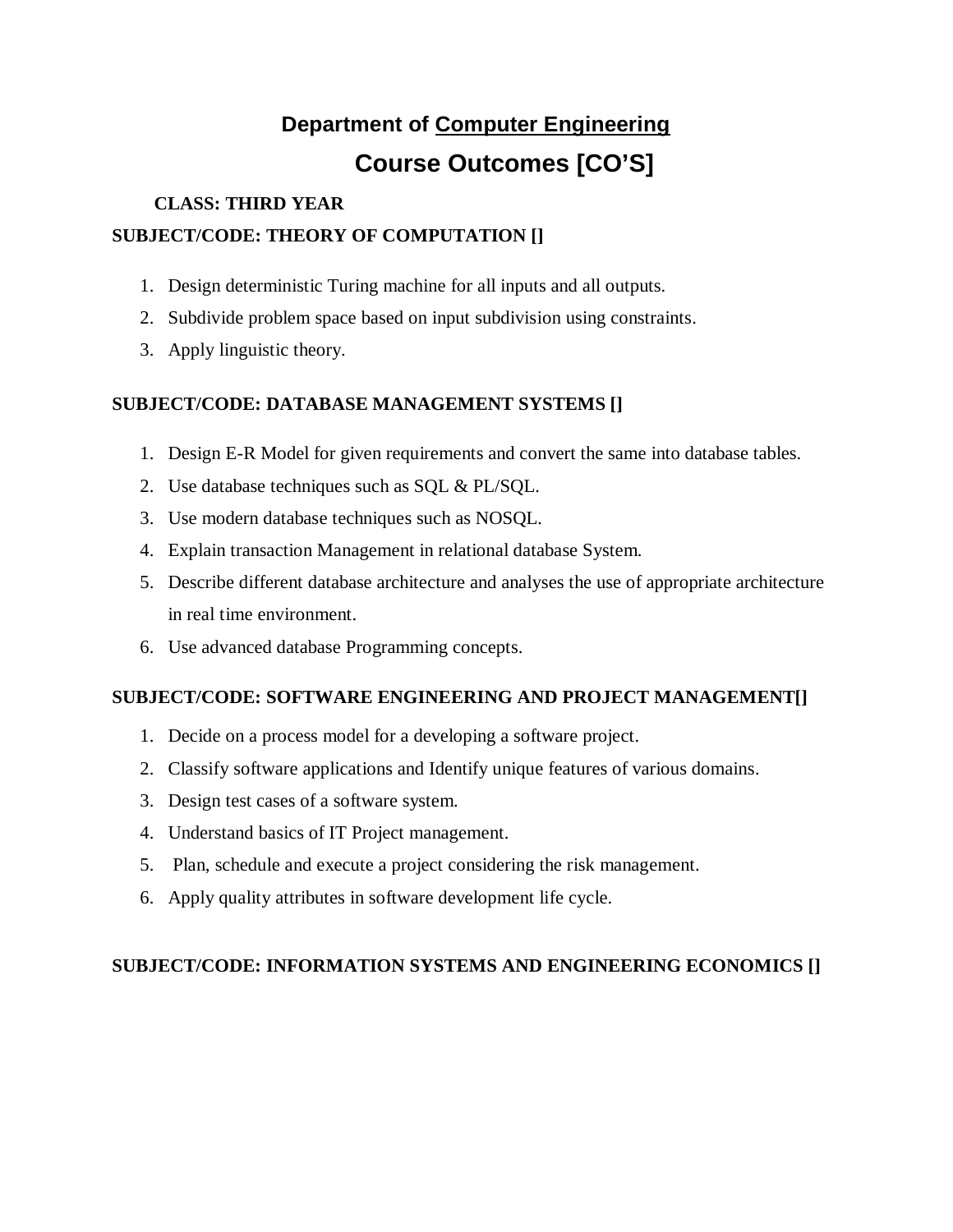- 1. Understand the need, usage and importance of an Information System to an organization.
- 2. Understand the activities that are undertaken while managing, designing, planning, implementation, and deployment of computerized information system in an organization.
- 3. Further the student would be aware of various Information System solutions like ERP, CRM, Data warehouses and the issues in successful implementation of these technology solutions in any organizations
- 4. Outline the past history, present position and expected performance of a company engaged in engineering practice or in the computer industry.
- 5. Perform and evaluate present worth, future worth and annual worth analyses on one of more economic alternatives.
- 6. Be able to carry out and evaluate benefit/cost, life cycle and breakeven analyses on one or more economic alternatives.

#### **SUBJECT/CODE: COMPUTER NETWORKS []**

- 1. To present a survey on pervasive computing building blocks.
- 2. To create presentations using pervasive computing techniques and devices.
- 3. To solve problems for multi-core or distributed, concurrent/Parallel environments.

#### **SUBJECT/CODE: DESIGN AND ANALYSIS OF ALGORITHMS [310250]**

- 1. Formulate the problem.
- 2. Analyze the asymptotic performance of algorithms.
- 3. Decide and apply algorithmic strategies to solve given problem.
- 4. Find optimal solution by applying various methods.

#### **SUBJECT/CODE: SYSTEMS PROGRAMMING AND OPERATING SYSTEM [310251]**

- 1. Analyze and synthesize system software
- 2. Use tools like LEX & YACC.
- 3. Implement operating system functions.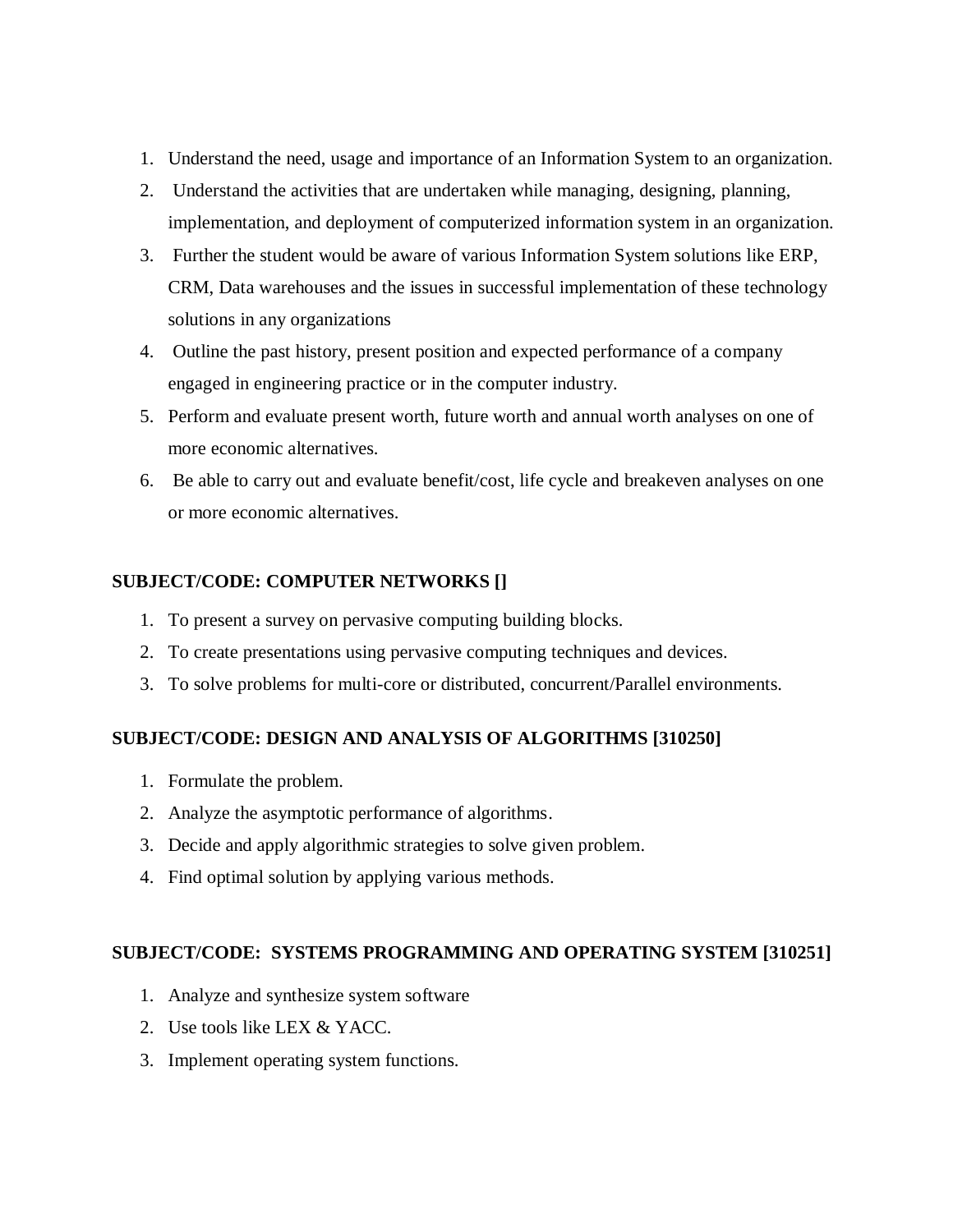#### **SUBJECT/CODE: EMBEDDED SYSTEMS AND INTERNET OF THINGS [310252]**

- 1. Implement an architectural design for IoT for specified requirement.
- 2. Solve the given societal challenge using IoT.
- 3. Choose between available technologies and devices for stated IoT challenge.

#### **SUBJECT/CODE: SOFTWARE MODELING AND DESIGN [310253]**

- 1. Analyze the problem statement (SRS) and choose proper design technique for designing web-based/ desktop application.
- 2. Design and analyze an application using UML modeling as fundamental tool.
- 3. Apply design patterns to understand reusability in OO design.
- 4. Decide and apply appropriate modern tool for designing and modeling.
- 5. Decide and apply appropriate modern testing tool for testing web-based/desktop application.

## **SUBJECT/CODE: WEB TECHNOLOGY [310254]**

- 1. Analyze given assignment to select sustainable web development and design methodology.
- 2. Develop web based application using suitable client side and server side web technologies.
- 3. Develop solution to complex problems using appropriate method, technologies, frameworks, web services and content management.

## **SUBJECT/CODE: SEMINAR AND TECHNICAL COMMUNICATION [310255]**

- 1. Student will be able to be familiar with basic technical writing concepts and terms, such as audience analysis, jargon, format, visuals, and presentation.
- 2. Student will be able to improve skills to read, understand, and interpret material on technology.
- 3. Student will improve communication and writing skills.

## **SUBJECT/CODE: WEB TECHNOLOGY LAB [310256]**

- 1. develop web based application using suitable client side and server side web technologies
- 2. develop solution to complex problems using appropriate method, technologies, frameworks, web services and content management